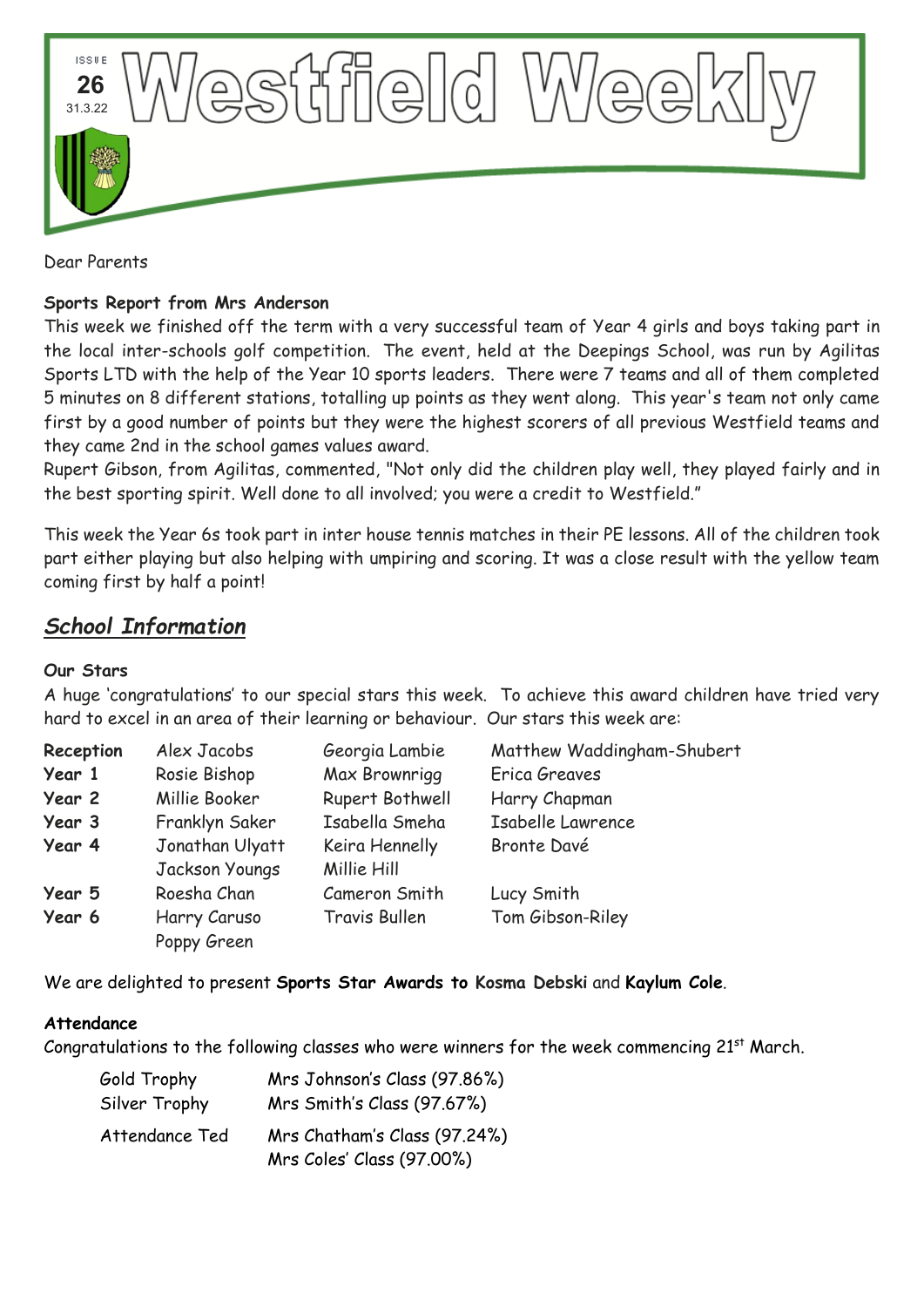#### **Summer Uniform**

Children will be able to wear their summer uniform of green polo shirts and summer dresses when we return from the Easter break on Wednesday 20<sup>th</sup> April. If you are thinking of purchasing sandals during the Easter break, **we would ask that children do not wear open toe sandals for school**.

#### **Year 2 - Re-scheduled assemblies – Y2P / Y2H**

We are pleased to confirm that Year 2 assemblies have been re-arranged as per the information below. We would ask that a maximum of 2 people attend per child. The assemblies will be approximately 20 minutes and are an opportunity for children to share the work they have been doing this year. For all assemblies, we would ask that parents enter the school via the middle infant door only – at the front of the school – the door will be opened at 2:20pm each day. Assemblies will be held as follows:

<mark>Y2P</mark> will hold their assembly at <mark>2:30pm on Monday 25<sup>th</sup> April.</mark>

Y2H will hold their assembly at 2.30pm on Tuesday 26<sup>th</sup> April.

We are very much looking forward to welcoming you for these special events

#### **World Autism Acceptance Week**

This week is World Autism Acceptance Week; it is also 60 years since the National Autistic Society was formed. In school, we have been sharing understanding and promoting acceptance of autism through assemblies and PSHE lessons. For further information about autism, why not visit the National Autistic Society website - [National Autistic Society.](https://www.autism.org.uk/?gclid=Cj0KCQjw_4-SBhCgARIsAAlegrUKCQQPDziu_UQvWLNPA2CKYXOe-9Q3Km2D7NQsYRHgb_Rx25Xv5q4aAlqiEALw_wcB)

#### **Clubs – Terms 5 and 6**

Further to last week's bulletin, clubs will commence the first week back and continue until week commencing Monday 4th July – please make a note of this on your calendars – thank you.

#### **Oracy Challenge - Hide and Speak**

For this challenge, you need to hide a question around your house or classroom. This can be any question you like; you may wish to get to know your friend better or have a question about your learning. Once your friend finds the question, they need to try and answer it for you.

#### **IMPORTANT REMINDER - School Lunches**

A reminder that Tuesday 19<sup>th</sup> April is the deadline for ordering lunches for w/c 25<sup>th</sup> April. The kitchen will not be able to accommodate for any unordered meals.

#### **Save the Date – Year 5 11+ Information Evening**

There will be a meeting for parents of Year 5 children on Tuesday 17<sup>th</sup> May at 5:00pm. This is planned **as a face to face meeting here at Bourne Westfield.**

#### **Friends of Westfield – Follow us on Facebook - <https://www.facebook.com/FriendsWestfieldBourne>**

Thank you for all the great support of FOW this term. We had a super response to last week's Mother's Day Sale raising around £450 - thanks to all of those who took part! We hope everyone had a lovely weekend being spoilt by their little ones. This term, we've also had some great uniform sales/donations, a few more school lottery sign ups and purchases through Amazon Smile plus lots of Facebook likes and shares for our new page. We are excited for the new term and look forward to sharing our plans with you after Easter… we have some ideas for the Jubilee celebrations, Father's Day and we hope to be able to see the return of school discos! If you'd like to get involved with FOW, or have any great fundraising ideas to share with us, we'd love to hear from you. You can drop us an email [friendsofwestfieldbourne@gmail.com](mailto:friendsofwestfieldbourne@gmail.com) or contact us via Facebook Messenger.